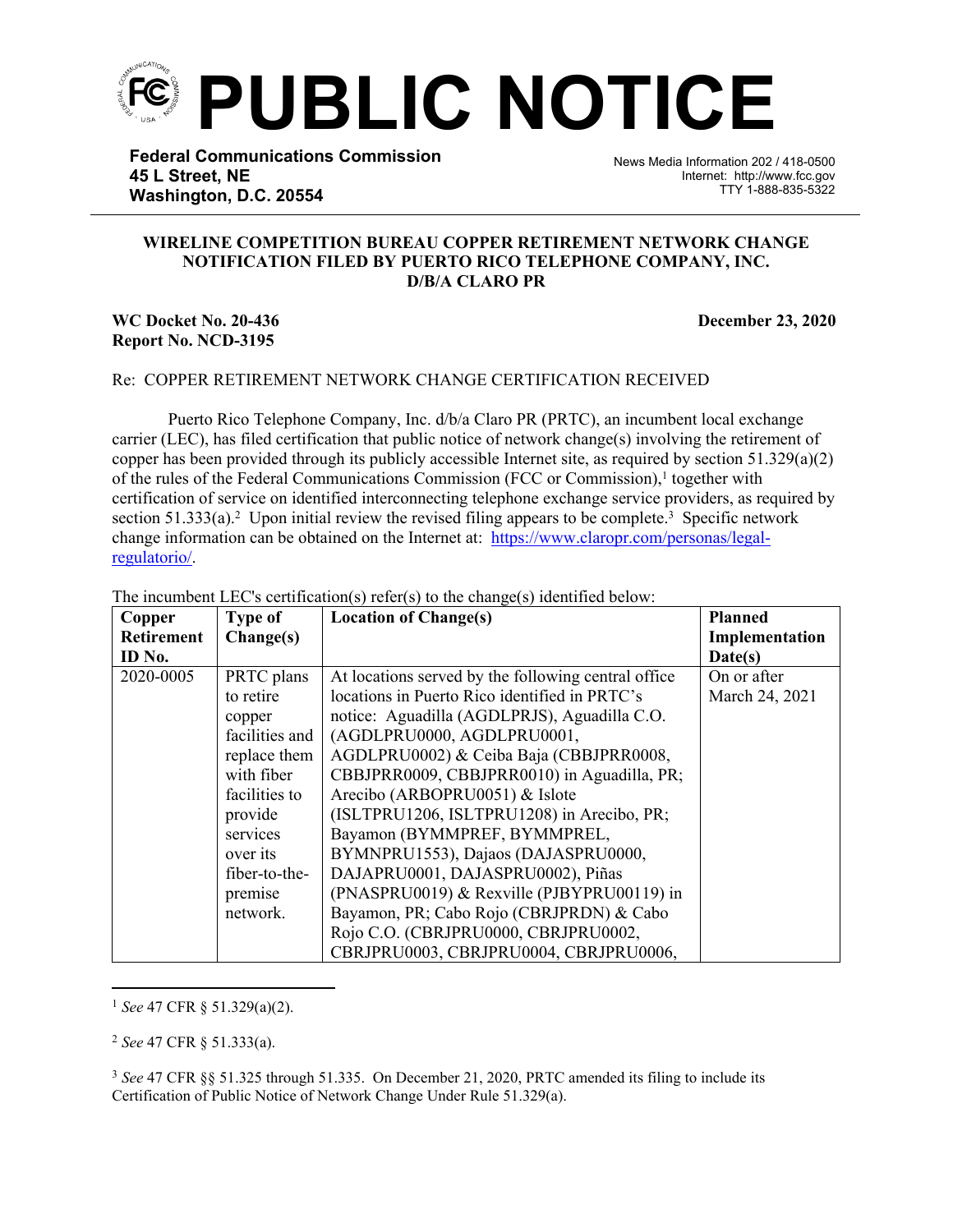|  | CBRJPRU0008, CBRJPRU0009) in Cabo Rojo, PR;   |  |
|--|-----------------------------------------------|--|
|  | Caguas (CGUSPRU0019, CGUSPRU0020,             |  |
|  | CGUSPRU0022) in Caguas, PR; Barrazas          |  |
|  | (BRAZPRU1205) in Canovanas, PR; Barrazas      |  |
|  | (BRAZPRU1205, BRAZPRU1208), Cabnovanillas     |  |
|  | (CNCNPRU0006), Canovanillas (CNCNPRU0000,     |  |
|  | CNCNPRU0001) & Carolina (CRLNPRU1229) in      |  |
|  | Carolina, PR; Cataño (CTANPRU0002) & Pueblo   |  |
|  | Viejo (PBVJPRU0061) in Cataño, PR; Coamo      |  |
|  | (COMOPRU0014, COMOPRU0015) & Las Flores       |  |
|  | (SICMPRU0002, SICMPRU0003) in Coamo, PR;      |  |
|  | Dorado (DRDOPRU0006, DRDOPRU0008,             |  |
|  |                                               |  |
|  | DRDOPRU0009, DRDOPRU0011) & Vega Alta         |  |
|  | (VGATPRU0027, VGATPRU0028) in Dorado, PR;     |  |
|  | Aguirre (AGURPRU0003) in Guayama, PR;         |  |
|  | Guaynabo (GUYNPRU1116, GUYOPRBM,              |  |
|  | PBVJPRU0048), Guaynabo REM F                  |  |
|  | (ROGNPRU0000), Pueblo Viejo (PBVJPRU0052,     |  |
|  | PBVJPRU0061, PBVJPRU0063) in Guaynabo, PR;    |  |
|  | Trujillo Alto (LGLRPRU0002, LGLRPRU0003,      |  |
|  | LGLRPRU0006, LGLRPRU0007) in Gurabo, PR;      |  |
|  | Hatillo (BVHTPRPA000) in Hatillo, PR; Humacao |  |
|  | (HUMCPRU0023, HUMCPRU0027,                    |  |
|  | HUMCPRU0034, HUMCPRU0039,                     |  |
|  | HUMCPRU0040, HUMCPRU0042) & Palmas del        |  |
|  | Mar (CDABPRU0000, CDABPRU0001,                |  |
|  | CDABPRU0003, CDABPRU0007,                     |  |
|  | CDABPRU0008) in Humacao, PR; Isabela          |  |
|  | (ISBLPRNN, ISBLPRU0000) & Isabela/Galateo     |  |
|  | Bajo (GBISPRU0000) in Isabela, PR; Juana Diaz |  |
|  | (JNDZPRDZ, JNDZPRU0001) & Ponce               |  |
|  | (PONCPRU0044) in Juana Diaz, PR; Manati       |  |
|  | (MNATPRU0000, MNATPRU0002,                    |  |
|  | MNATPRU0003, MNATPRU0005,                     |  |
|  | MNATPRU0006) in Manati, PR; Mayagüez          |  |
|  | (MYGZPRU0039) & Miradero (SBMYPRU1217)        |  |
|  | in Mayaguez, PR; El Tuque (CNPCPRU1509,       |  |
|  | CNPCPRU1514), Las Delicias (MGPCPRU0000,      |  |
|  | MGPCPRU0005) & Ponce (PONCPRU0025,            |  |
|  | PONCPRU0035, PONCPRU0036, PONCPRU0037,        |  |
|  | PONCPRU0038, PONCPRU0041, PONCPRU0043,        |  |
|  | PONCPRU0044, PONCPRU0048, PONCPRU0049,        |  |
|  | PONCPRU0051, PONCPRU0052,                     |  |
|  |                                               |  |
|  | PONCPRU0054) in Ponce, PR; Aguirre            |  |
|  | (AGURPRU0003), Lapas (LPSNPRU0003) &          |  |
|  | Salinas (SLNSPRUOOO8, SLNSPRUOOO9,            |  |
|  | SLNSPRUOO11, SLNSPRUOO13,                     |  |
|  | SLNSPRUOO14, SLNSPRUOO15,                     |  |
|  | SLNSPRUOO17, SLNSPRUOO19) in Salinas, PR;     |  |
|  | Carolina (CRLNPRU1230), Centro Médico         |  |
|  | (MURPPRU0000, MURPPRU0001), Guaynabo          |  |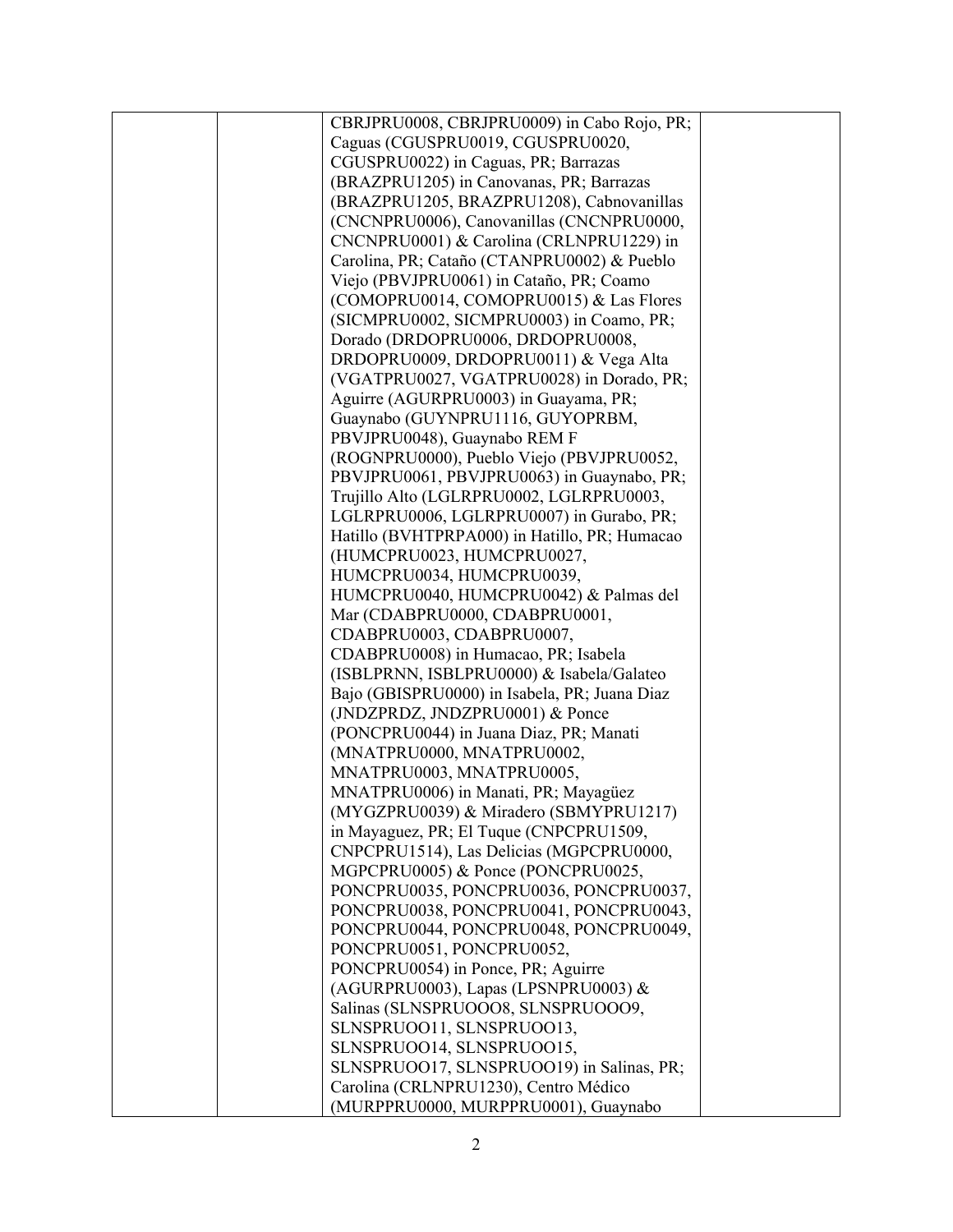| REM F (ROGNPRU0000), Las Americas                        |  |
|----------------------------------------------------------|--|
| (HTRYPRU0000), Rio Piedras (RPDRPRU0000,                 |  |
| RPDRPRU0002, RPDRPRU0005, RPDRPRU0006,                   |  |
| RPDRPRU0007, RPDRPRU0012,                                |  |
| RPDRPRU0016), San Juan (SNJPPRRP), Santurce              |  |
| Este (SNTCPRU1917, SNTCPRU1918,                          |  |
| SNTCPRU1920, SNTCPRU1922, SNTCPRU1923,                   |  |
| SNTCPRU1925, SNTCPRU1926, SNTCPRU1928,                   |  |
| SNTCPRU1932, SNTCPRU1934, SNTCPRU1937),                  |  |
| Santurce Oeste (SNTCPRU1910, SNTCPRU1916,                |  |
| SNTCPRU1919, SNTCPRU1921, SNTCPRU1924,                   |  |
| SNTCPRU1929, SNTCPRU1931, SNTCPRU1936),                  |  |
| Trujillo Alto (TRALPRU0013, TRALPRU0015,                 |  |
| TRALPRU0016, TRALPRU0017) & Villa Prades                 |  |
| (RPDRPRU0010, RPDRPRU0011,                               |  |
| RPDRPRU0014, RPDRPRU0015, SLNTPRU0002,                   |  |
| SLNTPRU0003) in San Juan, PR; Dajaos                     |  |
| (DAJAPRU0001), Piñas (PNASPRU0015) & Toa                 |  |
| Alta (TOALPRU0000, TOALPRU0010) in Toa                   |  |
| Alta, PR; Ingenio (MLTBPRU1107,                          |  |
| MLTBPRU1109, MLTBPRU1140), Levittown                     |  |
| (SBSCPRU1202, SBSCPRU1204, SBSCPRU1205,                  |  |
| SBSCPRU1206, SBSCPRU1209, SBSCPRU1212),                  |  |
| Toa Alta (TOALPRU0010) & Toa Baja                        |  |
| (TOBJPRFO) in Toa Baja, PR; Trujillo Alto                |  |
| (LGLRPRU0000, LGLRPRU0002,                               |  |
| LGLRPRU0003, LGLRPRU0006, LGLRPRU0007,                   |  |
| TRALPRU0009, TRALPRU0010, TRALPRU0011,                   |  |
| TRALPRU0012, TRALPRU0013, TRALPRU0015,                   |  |
| TRALPRU0016, TRALPRU0017) in Trujillo Alto,              |  |
| PR; Vega Alta (VGATPRU0003, VGATPRU0010,                 |  |
| VGATPRU0011) in Vega Alta, PR; Vega Baja                 |  |
| (VGBJPRU0019, VGBJPRU0034, VGBJPRU0039,                  |  |
| VGBJPRU0040, VGBJPRU0042) & Vega Baja Sur                |  |
| (VGBJPRU0021) in Vega Baja, PR; Palmas del               |  |
| Mar (CDABPRU0001) in Yabucoa, PR; at facilities          |  |
| associated with the address locations served by          |  |
| these central offices listed in Exhibit A & at           |  |
| facilities identified by the coordinate locations listed |  |
| in Exhibit B to the notice under Public Notice of        |  |
| Copper Retirement 2020-0005 at                           |  |
| https://www.claropr.com/personas/legal-                  |  |
| regulatorio/.                                            |  |

Incumbent LEC contact: Mario Barrera Chief Operations Officer PRTC 1513 Roosevelt Avenue Guaynabo, PR 00920 Phone: (787) 749-2087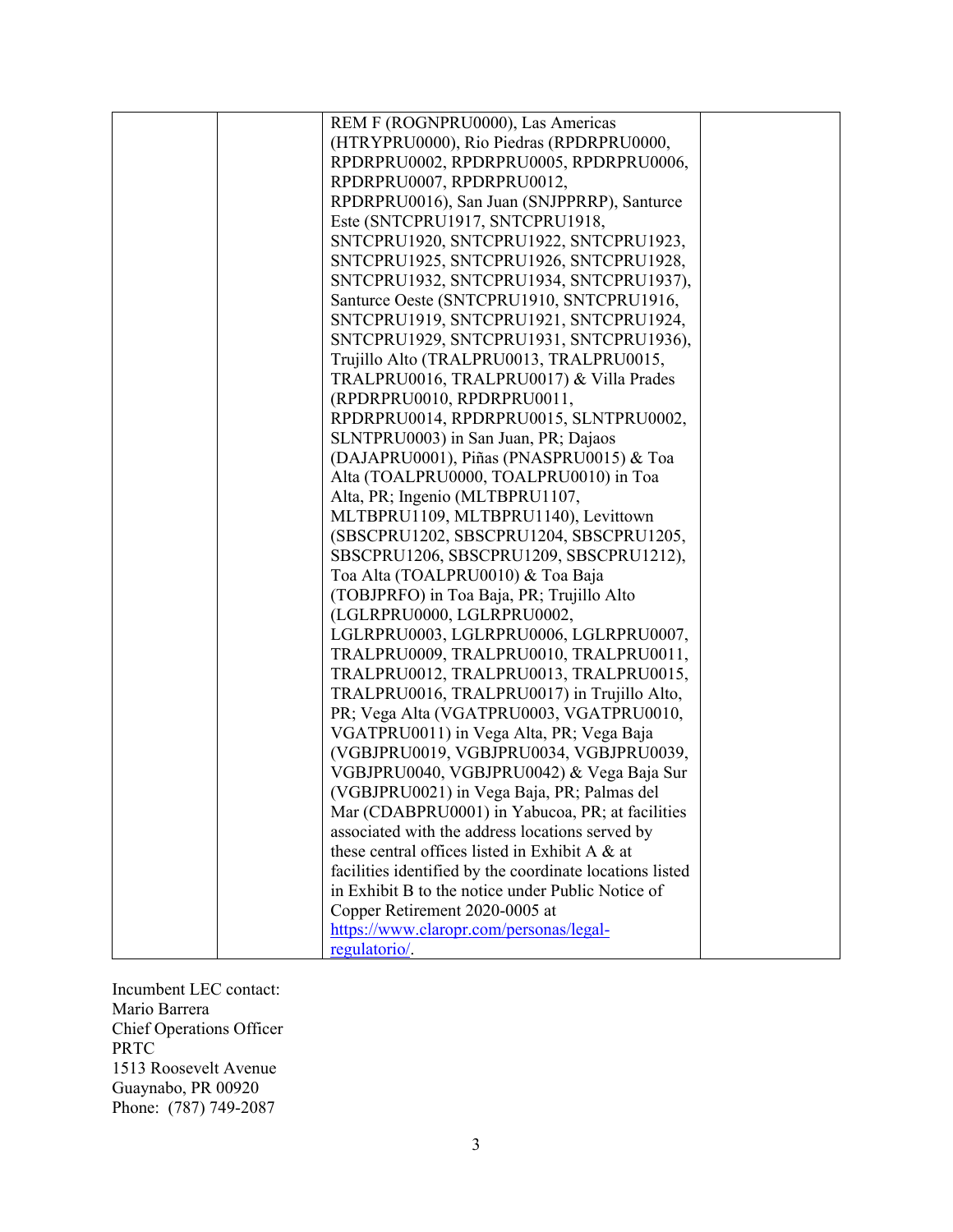An objection to an incumbent LEC's copper retirement notice may be filed by an information service provider or telecommunications service provider that directly interconnects with the incumbent LEC's network. Such objections must be filed with the Commission, and served on the incumbent LEC, no later than the ninth business day following the release of this Public Notice.<sup>4</sup> The effective implementation date(s) of network changes referenced in standard copper retirement notices are subject to the FCC public notice periods described under section  $51.333(b)(2)$ .<sup>5</sup> For purposes of computation of time when filing a petition for reconsideration, application for review, or petition for judicial review of the Commission's decision, the date of "public notice" shall be the later of 90 days after the release date of this Public Notice, or the release date of any further public notice or order announcing final action, as applicable. Should no petitions for reconsideration, applications for review, or petitions for judicial review be timely filed, the proceeding listed in this Public Notice shall be terminated, and the docket will be closed.

Information service providers and telecommunications service providers that directly interconnect with the incumbent LEC's network may file objections, and other interested parties may file comments, regarding this network change notice using the Internet by accessing the ECFS: [http://apps.fcc.gov/ecfs.](http://apps.fcc.gov/ecfs) Filers should follow the instructions provided on the Web site for submitting comments. Generally, only one copy of an electronic submission must be filed. In completing the transmittal screen, filers should include their full name, U.S. Postal Service mailing address, and the applicable docket number. Interested parties also may comment on this network change notice by sending an e-mail to [NetworkChange@fcc.gov.](mailto:NetworkChange@fcc.gov) The subject line of the e-mail must include the correct NCD Report Number or docket number in order for the comments to be considered in conjunction with this proceeding. All information submitted including names and addresses will be publicly available via the web.

Parties who choose to file paper copies must file an original and one copy of each filing. Such filings can be sent by commercial overnight courier, or by first-class or overnight U.S. Postal Service mail.<sup>6</sup> All filings must be addressed to the Commission's Secretary, Office of the Secretary, Federal Communications Commission. Commercial overnight mail and U.S. Postal Service first-class, Express, and Priority mail must be sent to 9050 Junction Drive, Annapolis Junction, MD 20701.

This proceeding is considered a "permit but disclose" proceeding for purposes of the Commission's ex parte rules.<sup>7</sup> Participants in this proceeding should familiarize themselves with the Commission's *ex parte* rules. Persons making *ex parte* presentations must file a copy of any written

<sup>7</sup> 47 CFR § 1.1200 *et seq*.

<sup>4</sup> *See* 47 CFR § 51.333(c).

<sup>&</sup>lt;sup>5</sup> See 47 CFR § 51.333(b)(2). In the absence of filed objections, a notice of copper retirement usually will be deemed final on the 90th day after the release of the Commission's public notice of the filing pursuant to section 51.333(b)(2). However, notice of copper retirement involving facilities that are not being used to provision services to any customers, usually will be deemed final on the 15th day after the release of the Commission's public notice of the filing. *Id*.

<sup>&</sup>lt;sup>6</sup> In response to the COVID-19 pandemic, the FCC has closed its current hand-delivery filing location at FCC Headquarters. We encourage outside parties to take full advantage of the Commission's electronic filing system. Any party that is unable to meet the filing deadline due to the building closure may request a waiver of the comment or reply comment deadline, to the extent permitted by law. *FCC Announces Closure of FCC Headquarters Open Window and Change in Hand-Delivery Filing*, Public Notice, DA 20-304 (rel. Mar. 19, 2020), [https://www.fcc.gov/document/fcc-closes-headquarters-open-window-and-changes-hand-delivery-policy.](https://www.fcc.gov/document/fcc-closes-headquarters-open-window-and-changes-hand-delivery-policy)